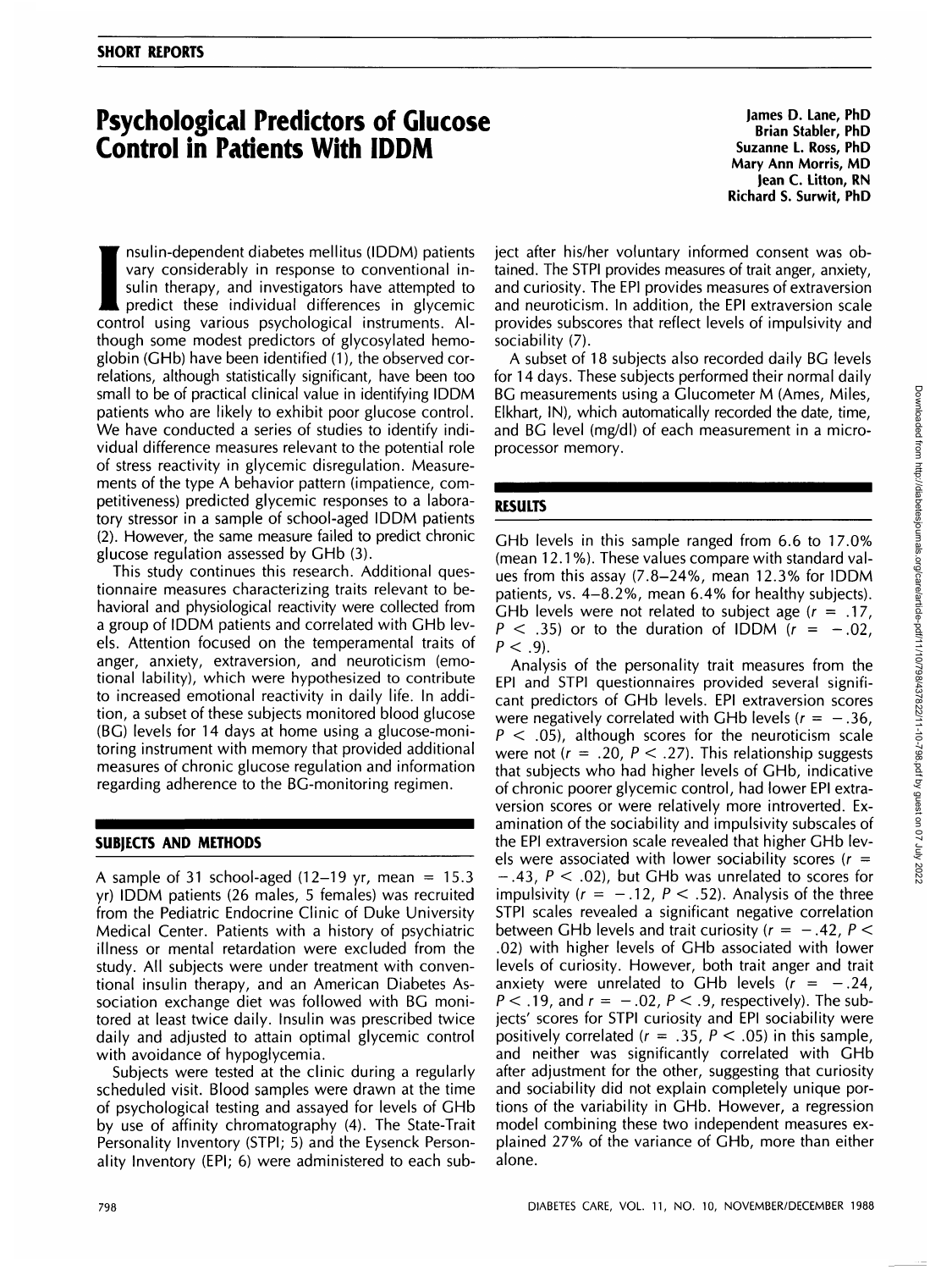The recorded home BG measurements provided a more detailed measure of glucose control over a shorter interval than GHb. Several variables were examined in these data: the mean BG level for the 14 days, the average number of BG measurements per day, the number of hypoglycemic measurements (BG <50 mg/dl, 2.8 mM), and the number of hyperglycemic measurements (BG >350 mg/dl, 19.6 mM). Average BG from the 14 day Glucometer M record was positively correlated with GHb in the 18 subjects who completed home monitoring  $(r = .46, P < .06)$ .

Correlations of home BG variables with personality measures were similar in magnitude to those with GHb, although the reduced sample size limited their statistical significance. Trait curiosity was negatively correlated with average BG  $(r = -.42, P < .08)$  at the same level of association as it was with GHb. The number of hyperglycemic episodes was negatively correlated with trait curiosity ( $r = -.36$ ,  $P < .15$ ) and positively correlated with trait anger ( $r = .40$ ,  $P < .10$ ). Patients with less curiosity or more anger had a somewhat greater frequency of hyperglycemic episodes.

The subjects' responses to the individual questionnaire items from the sociability subscale and the curiosity scale were examined as predictors of glycemic control to provide a closer view of these relationships. These findings must be interpreted cautiously because they may capitalize on chance effects. Scores of two similar items of the ten on the STPI curiosity scale correlated significantly with GHb, indeed more strongly than the curiosity scale did as a whole. A weaker endorsement of the statements concerning feeling curious or feeling inquisitive was associated with higher GHb levels ( $r = -.47$ ,  $P < .007$ , and  $r = -.52$ ,  $P < .002$ , respectively). This contrasts with two items independent of GHb levels, where subjects reported feeling disinterested or feeling mentally active ( $P > .60$ ). Two of the thirteen EPI sociability items were also significantly correlated with GHb. Responding "false" to statements expressing a personal liking for going out frequently  $(r =$  $-.42$ ,  $P < .02$ ) or an ability to "let go" and enjoy a lively party ( $r = -.52$ ,  $P < .003$ ) was associated with higher GHb levels.

As with GHb, several STPI curiosity items predicted both the average BG and the number of hyperglycemic episodes. Weaker endorsement of items regarding feeling curious, feeling interested, and being in a questioning mood were all significantly associated ( $P < .05$ ) with a higher average BG and more hyperglycemic episodes. Responses to the "I feel curious" item were the strongest predictor of average BG ( $r = -.62$ ,  $P < .007$ ).

The recorded number of BG tests per day could be seen as a measure of compliance with the treatment regimen. However, the average number of BG tests conducted per day was not correlated with any of the home BG control measures ( $P > .20$ ) or with GHb levels. In addition, none of the personality measures was significantly associated with the number of BG tests per day. Only trait curiosity yielded a correlation with a significance value  $P < .2$  ( $r = .33$ ,  $P < .18$ ).

## **DISCUSSION**

The results do not support our original hypothesis<br>that measures related to behavioral or physiolog-<br>ical reactivity, assessed in terms of emotional la-<br>bility or the tendency for higher levels of anger<br>and anxiety will pr that measures related to behavioral or physiological reactivity, assessed in terms of emotional laand anxiety, will predict which school-aged IDDM patients show poor BG control. The unexpected predictors of BG control, curiosity and sociability, suggest a different potential association linking personality or temperament and chronic BG regulation.

The curiosity and sociability findings of this study are not unique. Orr et al. (8) reported a similar difference between school-age IDDM patients in good and poor glycemic control, based on interviews with the patients and their families. Although the focus of that study was on family interactions, the authors noted that many of the patients in poor control had poorly developed social skills, reported few or no close friends, did not date, and avoided parties due to shyness and inability to converse with peers. Such descriptions closely parallel selfreports of low sociability from the EPI in this study and, in some respects, the relative absence of curiosity.

Our findings were also similar to those of a recent study on the correlation between temperament and IDDM (9), which reported that IDDM children with poor glycemic control are hypoactive compared with those in better control or with healthy subjects. Better glycemic control was also associated with greater predictability or regularity of routine, lower intensity of response to stimuli, greater distractibility, and more negative moods. Curious and sociable children might be expected to be both more active and distractible, although the link to other characteristics, especially negative mood, is less clear.

It has been suggested that individual differences in BG control generally have effects only through differences in compliance with the prescribed treatment regimen (10). However, our results derived from home BG monitoring demonstrate an independence of the psychological predictors of BG regulation and, from our simple measure of regimen adherence, the number of BG measurements completed each day. Furthermore, this compliance measure did not predict GHb levels or any of the home BG variables.

Together, curiosity and sociability may reflect greater adaptability or flexibility that improves the school-age IDDM patient's ability to cope with the difficulties and responsibilities of diabetic management. However, possible interactions of these traits with environmental and family interaction variables must not be disregarded (3).

The results of this study are suggestive but preliminary. In particular, the examination of specific questionnaire items can only indicate a direction for future investigations. However, this study demonstrates that chronic BG control can be predicted from psychological questionnaires and provides support for continued investigations into personality variables that predict glycemic disregulation. Identification of such variables, ob-